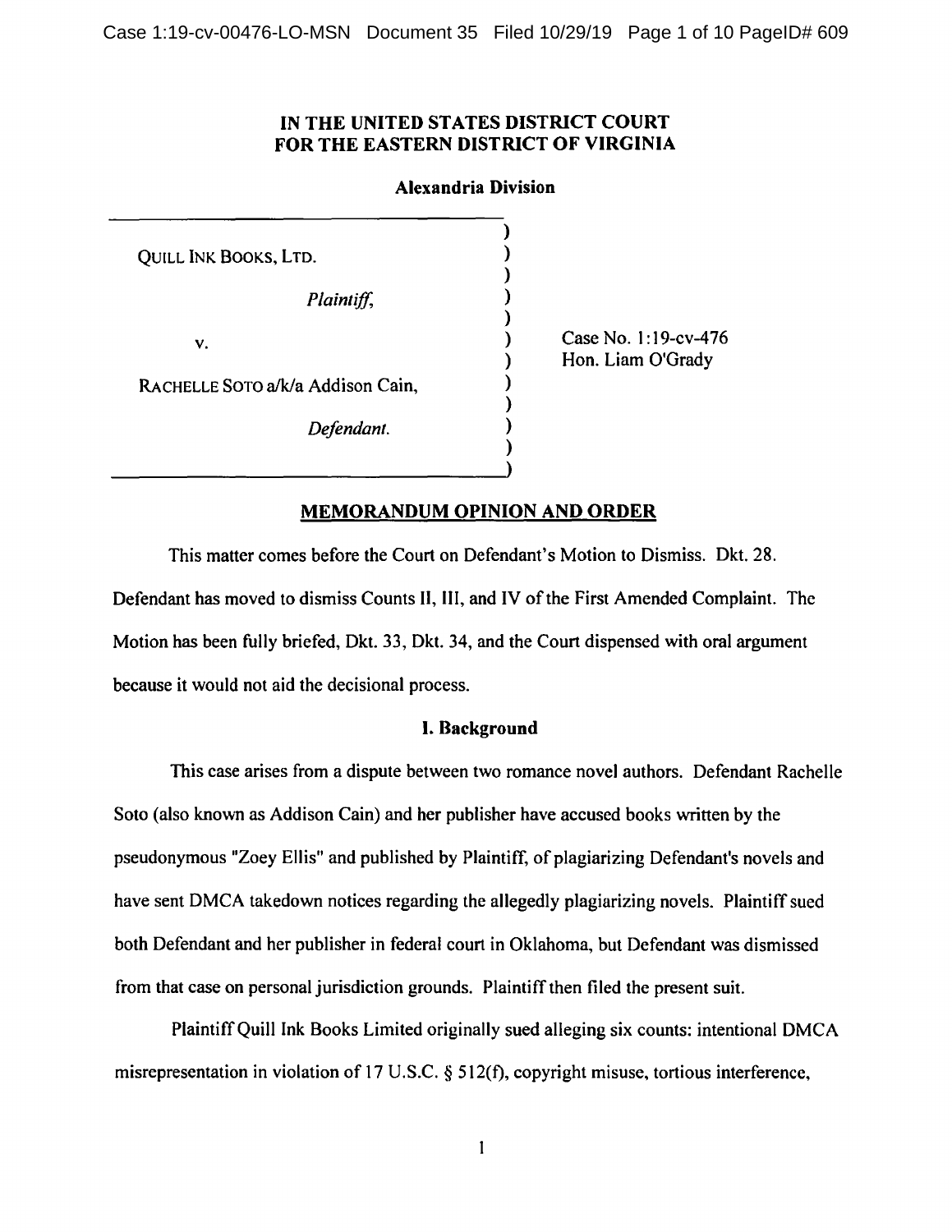defamation, statutory conspiracy in contravention of Va. Code § 18.2-499, and a declaratory judgment count regarding the question of infringement. Defendant moved to dismiss all but the intentional DMCA misrepresentation count. This Court held Plaintiff's state law claims to be preempted because they were based directly upon DMCA takedown claims. Dkt. 24 at 4. Accordingly, the motion to dismiss was granted and the Amended Order dismissed the state law claims without prejudice. That Order specifically allowed for amendment of the defamation claim ifPlaintiffwere able to state a valid defamation claim which was independent of the takedown notices.

Plaintiff subsequently filed the First Amended Complaint ("FAC") at issue here. Dkt. 27. The FAC consists of four counts: intentional DMCA misrepresentation, and three state claims. The state law claims—tortious interference, defamation, and statutory conspiracy—can only survive if they are no longer "tied directly to the allegedly fraudulent DMCA takedown notices." Dkt. 24 at 4. Defendant has moved to dismiss the state law claims.

#### II. **Legal Standard**

To survive a motion to dismiss, a complaint must contain sufficient factual information to "state a claim to relief that is plausible on its face." *Bell At/. Corp. v. Twombly, 550* U.S. 544, 550 (2007). Because a Rule 12(b)(6) motion tests the sufficiency of a complaint without resolving factual disputes, a district court '"must accept as true all of the factual allegations contained in the complaint' and 'draw all reasonable inferences in favor of the plaintiff."' *Kensington Volunteer Fire Dep 'tv. Montgomery County,* 684 F.3d 462.467 (4th Cir. 2012) (quoting E./. *duPont de Nemours* & *Co. v. Kolon Indus .. Inc.,* 637 F.3d 435. 440 (4th Cir. 2011)). While "detailed factual allegations" are not required, a plaintiff must provide more than mere "labels and conclusions" or a "formulaic recitation of the elements of a cause of action.''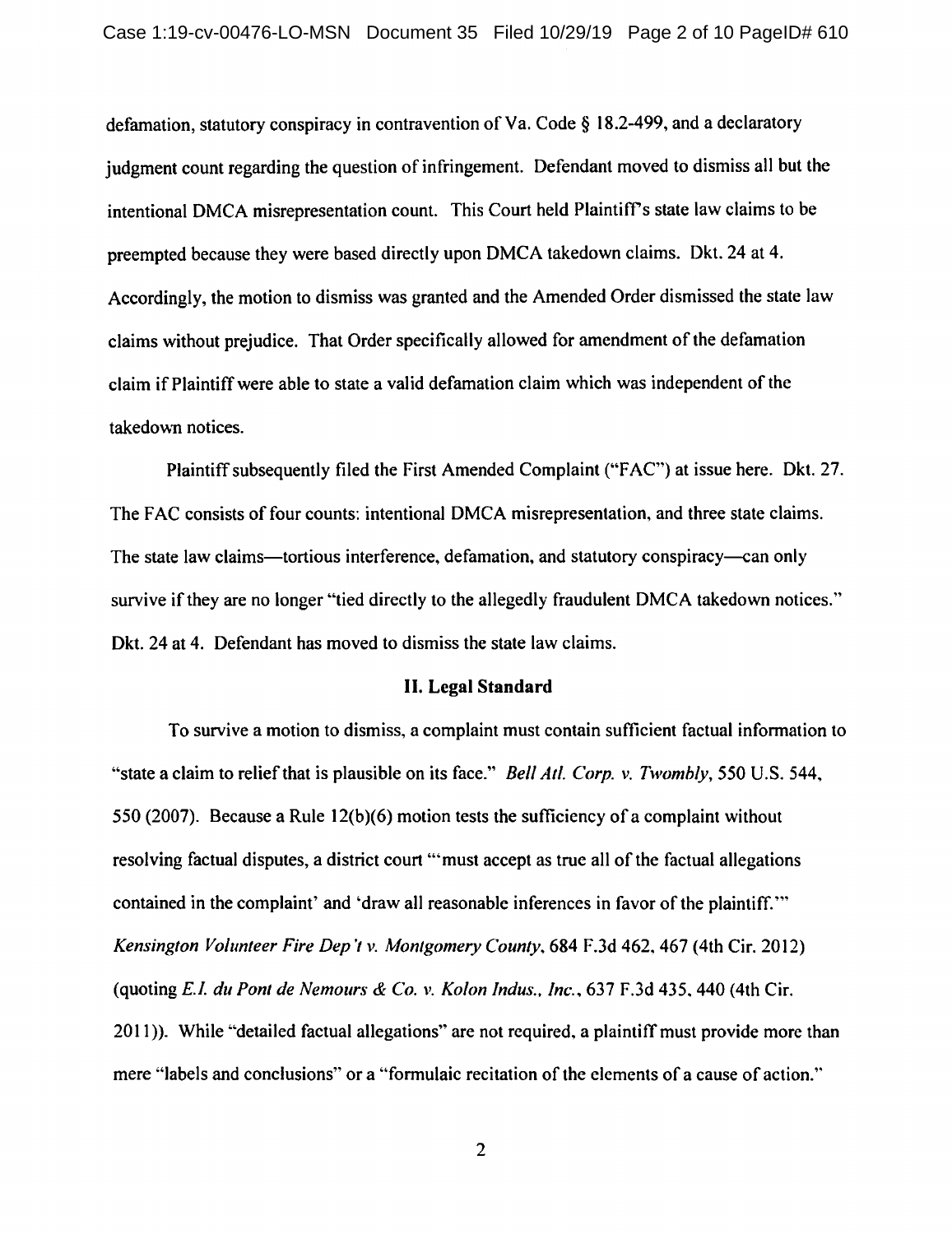*Twombly,* 550 U.S. at 555 (citations omitted). In considering the sufficiency of a complaint in response to a Rule 12(b)(6) motion, "a court evaluates the complaint in its entirety, as well as documents attached or incorporated into the complaint." *E.I. du Pont de Nemours & Co.*, 637 F.3d at 448 (citing *Sec'y of State for Defence v. Trimble Navigation Ltd.,* 484 F.3d 700, 705 (4th Cir. 2007); *Phillips v. LCI /nt'l Inc.,* 190 F.3d 609,618 (4th Cir. 1999)).

### III. Analysis

# *A. Defamation (Count 11/j*

Plaintiff Quill's defamation assertions fail to state a claim because the statements at issue are not actionable. The statements which Quill identifies as defamatory are not of or concerning Quill, nor are they directed towards a small group of which Quill is a member.

A claim for defamation in Virginia requires " $(1)$  publication of  $(2)$  an actionable statement with (3) the requisite intent." *Chapin v. Knight-Ridder, Inc.,* 993 F.2d 1087, 1092 (4th Cir. 1993) (citing *Gazelle, Inc. v. Harris,* 229 Va. 1 (1985)) (footnote omitted). "Whether statements complained of in a defamation action fall within the type of speech which will support a state defamation action is a matter for the trial judge to determine as a matter of law." *WJLA-TVv. Levin,* 264 Va. 140, 152 (2002) (quoting *Yeagle v. Collegiate Times,* 255 Va. 293, 296 ( 1998) ).

Defamatory statements are only actionable if they are of and concerning the plaintiff. *Cave v. Shelor,* 16 Va. 193, 193 (1811) (footnote omitted); *accord Gazelle, Inc.,* 229 Va. at 37. The of or concerning test does not require a defamation plaintiff to be named, but instead tolerates '"personal imputation." *Ewell v. Bouthwe/1,* 138 Va. 402, 415 (1924). Statements which do not facially refer to the plaintiff may be actionable if"the allegations and supporting contemporaneous facts connect the libelous words to the plaintiff," if those who know or know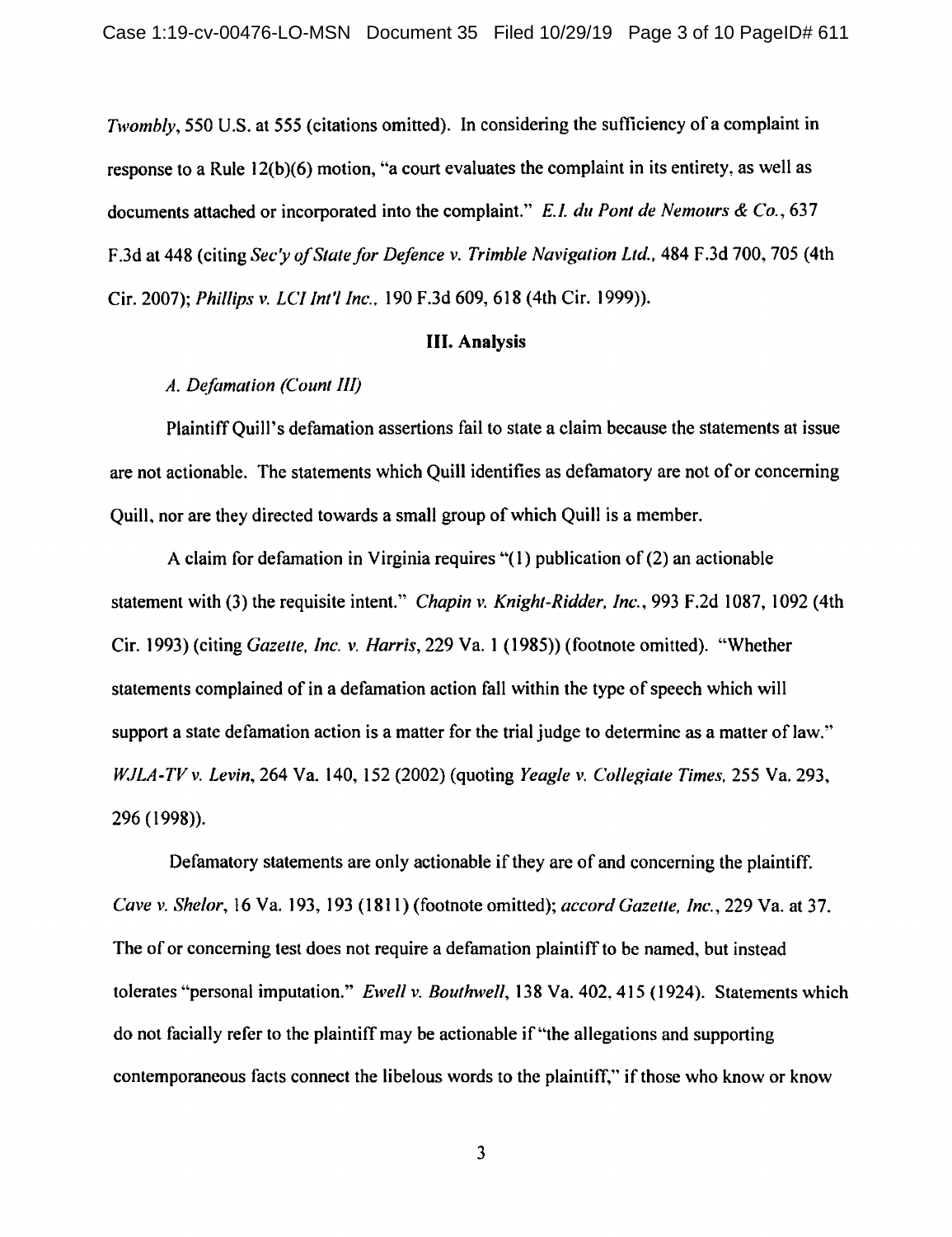of the plaintiff would "believe that the [statement] was intended to refer to him," or if the statement contains "a description or reference to him." *Gazette, Inc.,* 229 Va. at 37. "In short, it matters not how artful or disguised the modes in which the meaning is concealed if it is in fact defamatory. Accordingly ... courts applying Virginia defamation law should consider not only the words themselves but also the inferences fairly attributable to them." *Hatfill* v. *New York Times Co.,* 416 F.3d 320, 331 (4th Cir. 2005) (internal quotation marks and citations omitted).

The so-called "exception" to the of or concerning test is "the 'small group theory."<sup>1</sup> *Dean* v. *Dearing,* 263 Va. 485, 487, 488 (2002). Under this theory, if a statement's "language [] is directed towards a comparatively small or restricted group of persons, then any member thereof may sue." *Ewell v. Boutwell,* 138 Va. 402, 410 (1924). The small group theory ''is only another way of expressing what is fundamental—that is, that in order to sustain the action the words of the publication (not the words of the plaintiff interpreting the publication) must contain the imputation against the plaintiff, or he cannot maintain his action." *Ewell,* 138 Va. at 415. And "if the words fairly construed and so supplemented do not in fact point to the plaintiff, he cannot extend their meaning." *Id.* 

The statements at issue here do not refer to Quill by name, nor do they refer to Zoey Ellis' "publisher." Since no statement, on its face, applies to Plaintiff, these statements are actionable by Quill only if a reasonable reading of the statement, in combination with extrinsic facts and a description or reference within the statement, reveal the statement to refer or connect to Quill. *See Gazette, Inc.,* 229 Va. at 37.

<sup>&</sup>lt;sup>1</sup> The small group theory has been established in Virginia as the law of defamation since 1924, when it was accepted as a viable theory by *Ewell* v. *Boutwell,* 138 Va. 402 (1924). It is a rarely raised issue in this state. *See Dean, Jr. v. Town of Elkton*, 54 Va. Cir. 518 (2001), *aff'd sub nom. Dean v. Dearing,* 263 Va. 485 (2002) (noting "only one case in Virginia [] has dealt directly with the issue of small group defamation since *Ewell* v. *Boutwell.").*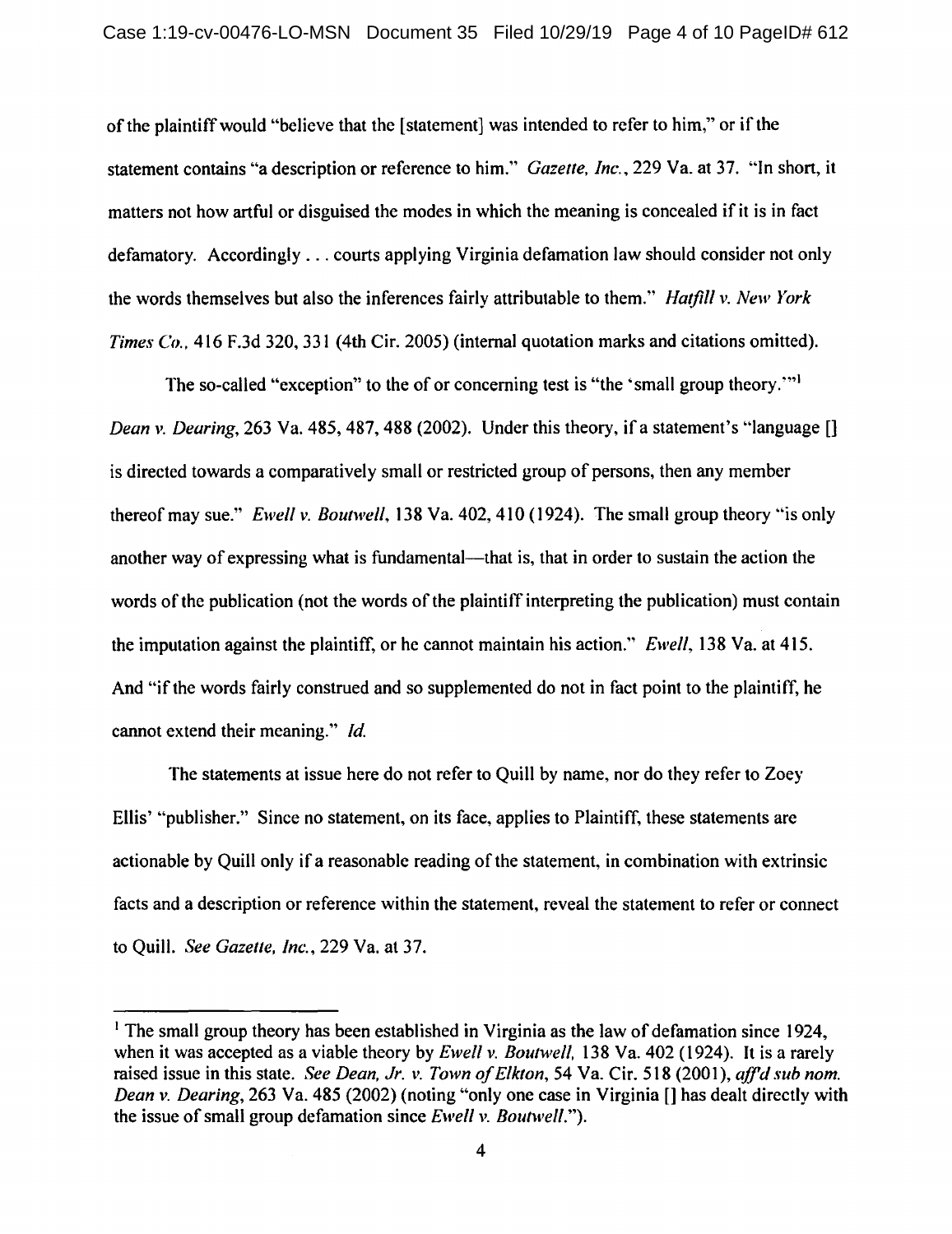Quill argues that the statements are actionable based on the small group theory. Quill recharacterizes the relevant question as: "whether the statement is made regarding such a small group (here, a group of one  $-$  Quill's principal author) that the plaintiff may be identified as one regarding whom the statement was made." Dkt. 33 at 5. Interestingly, in asking this question Quill has admitted-indeed, has argued-that the statements at issue are regarding "a group of one- Quill's principal author." Dkt. 33 at 5. Quill, the plaintiff in this defamation action, has rendered itself an improper plaintiff under the small group theory by reading itself out of the relevant small group.

Despite admitting it is not a member of the small group, Quill's second argument pursues a hybrid small group theory/indirect imputation theory. At bottom, Quill is asserting that the relationship between a publisher and an author necessarily imputes any reputational harm done to the author to the publisher as well.

This argument relies entirely on the extrinsic facts and circumstances of a publisher's role and function. Thus, because it relies on its status and relationship as publisher to an author rather than its membership in a group, this argument simply repackages an of or concerning argument and is not a small group argument. Nonetheless, Quill asserts it "is precisely the case here" that Quill is like the small group plaintiffs which were outlined in *Ewell.* Dkt. 33 at 5-6. In establishing the small group theory as a proper legal basis for defamation in Virginia, *Ewell*  identified examples of small groups and their members which may bring that action. 138 Va. at 410. The opinion provided two examples: first, statements "against a public board with a few members may support an action for damages to a single member of that board," and second, "libelous language against the verdict of a jury may be the subject of an action by a single member of that jury." *Id.* 

5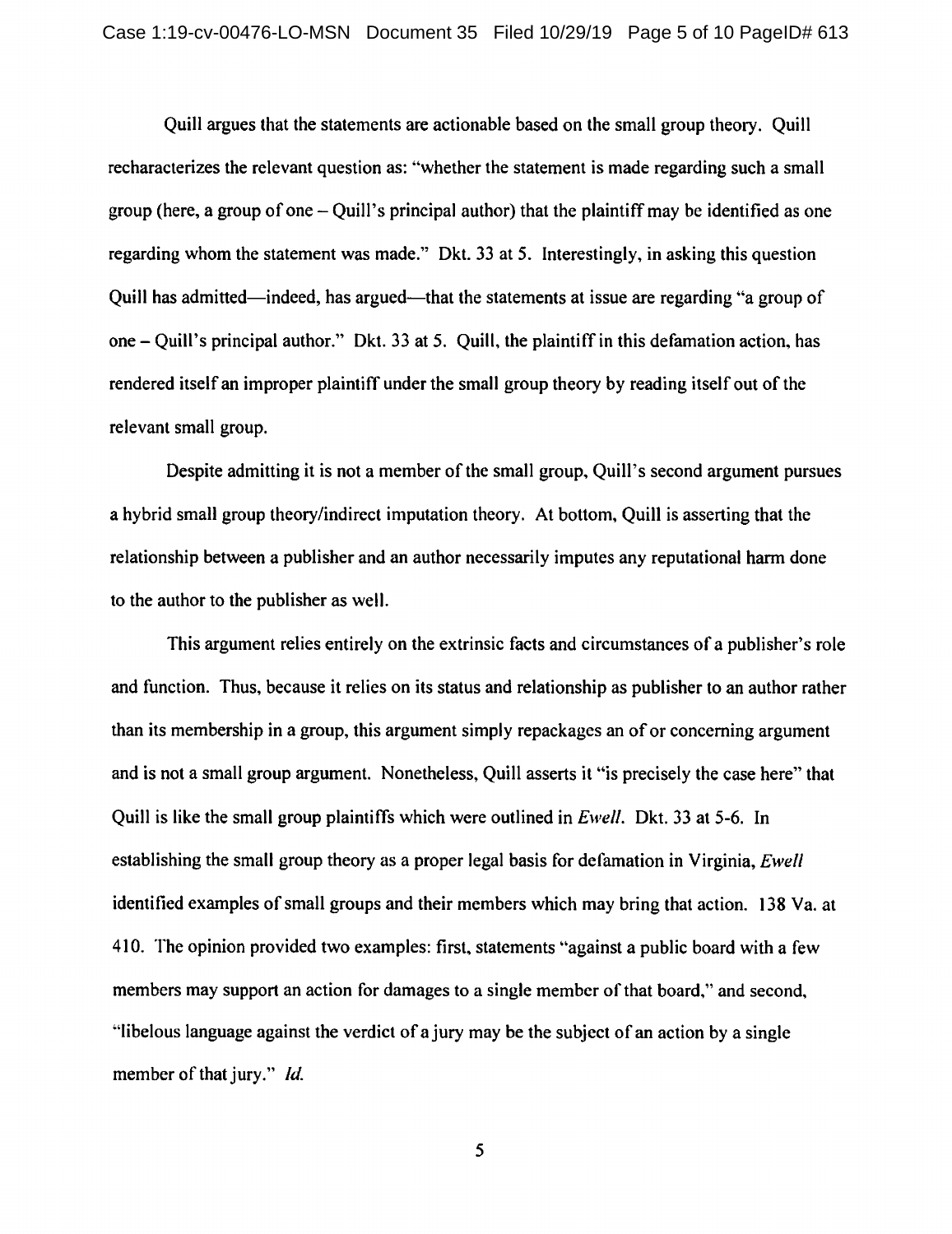Quill is not like the *Ewell* examples. In the *Ewell* examples, the statements at issue are about a group or a group's product. In those examples acceptable plaintiffs are the members of the group. Here, the statements at issue defame an individual, Zoey Ellis, or potentially her work of authorship. No group was defamed, so Quill is not a member of any such group, and Quill did not author Zoey Ellis' books. A status as publisher or contractual relationship does not change that.

The strongest argument for a small group defamation claim lies in Defendant's "they/their" statement. The statement was made in regard to the Oklahoma lawsuit, brought by Quill against Defendant. But in the context of the statement as a whole, the words "they" and "their" appear on their face to be an attempt at maintaining the anonymity of the subject which those words reference. Not only do they refer to the singular, gender-neutral antecedent "an individual," but by its own terms the statement seeks to avoid "naming names." To use a pronoun other than they would necessarily have divulged more information: the use of"he" or "she" would divulge gender, which "an individual" does not, and the use of "it" would divulge entity status, which "an individual" does not. Given that the uses of "they" and "their" in the statement clearly refer to the gender neutral antecedent ''an individual," the small group theory does not apply in this setting either.

The inferences fairly attributable to the statements at issue here do not impute Quill. "Virginia law recognizes a claim for defamation by inference, implication or insinuation." *Pendleton v. Newsome,* 290 Va. 162, 172 (2015). But whether a statement "is reasonably capable of the defamatory meaning [] ascribe [d] to it is a question of law, not fact. Resolving it is an essential threshold, gatekeeping function of the court." *Webb v. Virginian-Pilot Media Companies, LLC,* 287 Va. 84, 90-91 (2014). When there are "circumstances surrounding the

6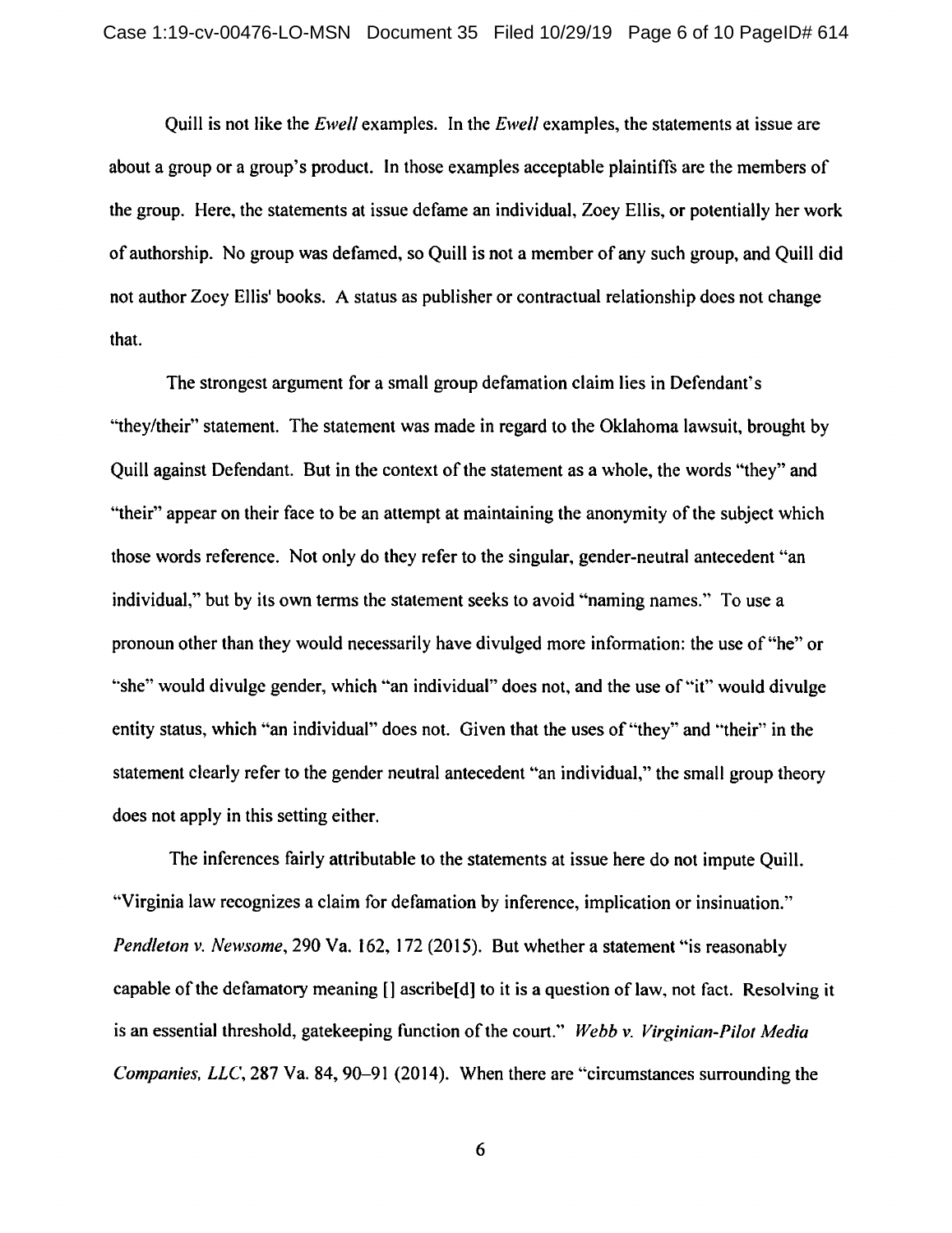making and publication of the statement which would reasonably cause the statement to convey a defamatory meaning to its recipients," allegations of those circumstances and '"an explanation of the circumstances and the defamatory meaning allegedly conveyed," will plead an action for defamation in Virginia. *Pendleton,* 290 Va. at 172. '"Whether the circumstances were reasonably sufficient to convey the alleged defamatory meaning, and whether the plaintiff was actually defamed thereby, remain issues to be resolved by the fact-finder at trial." */d.* But here, the mere circumstance of Quill's relationship with Zoey Ellis and the books does not convey any defamatory meaning about Quill any more than it necessarily creates a small group.

Instead, Quill is attempting to extend the meaning of Defendant's words. Defendant's statements, fairly understood, accuse Zoey Ellis of writing stories which mirror her own. The statements, made by a non-lawyer for an audience of non-lawyers, use words such as "stolen," "infringed," "infringing," and "plagiarism." But the statements appear on their face not to employ the legal definitions of these words. In context and in light of the variety of words used, the statements refer to the uniquely authorial act of reproducing story elements. As such, this is a uniquely authorial complaint which is necessarily intertwined, not with the selling or publishing of a work, but with the writing of a work. The pleadings do not assert that Quill wrote or authored the works. Even those who knew or knew of Quill could not reasonably believe an accusation against an author who Quill happens to have a relationship with is also an accusation against Quill. The defamation claim therefore fails because the statements are not actionable.

## *B. Tortious Interference with Business Relationships (Count* Ill)

To establish a prima facie case of tortious interference, Plaintiff must show: "(1) the existence of a valid contractual relationship or business expectancy; (2) knowledge of the

7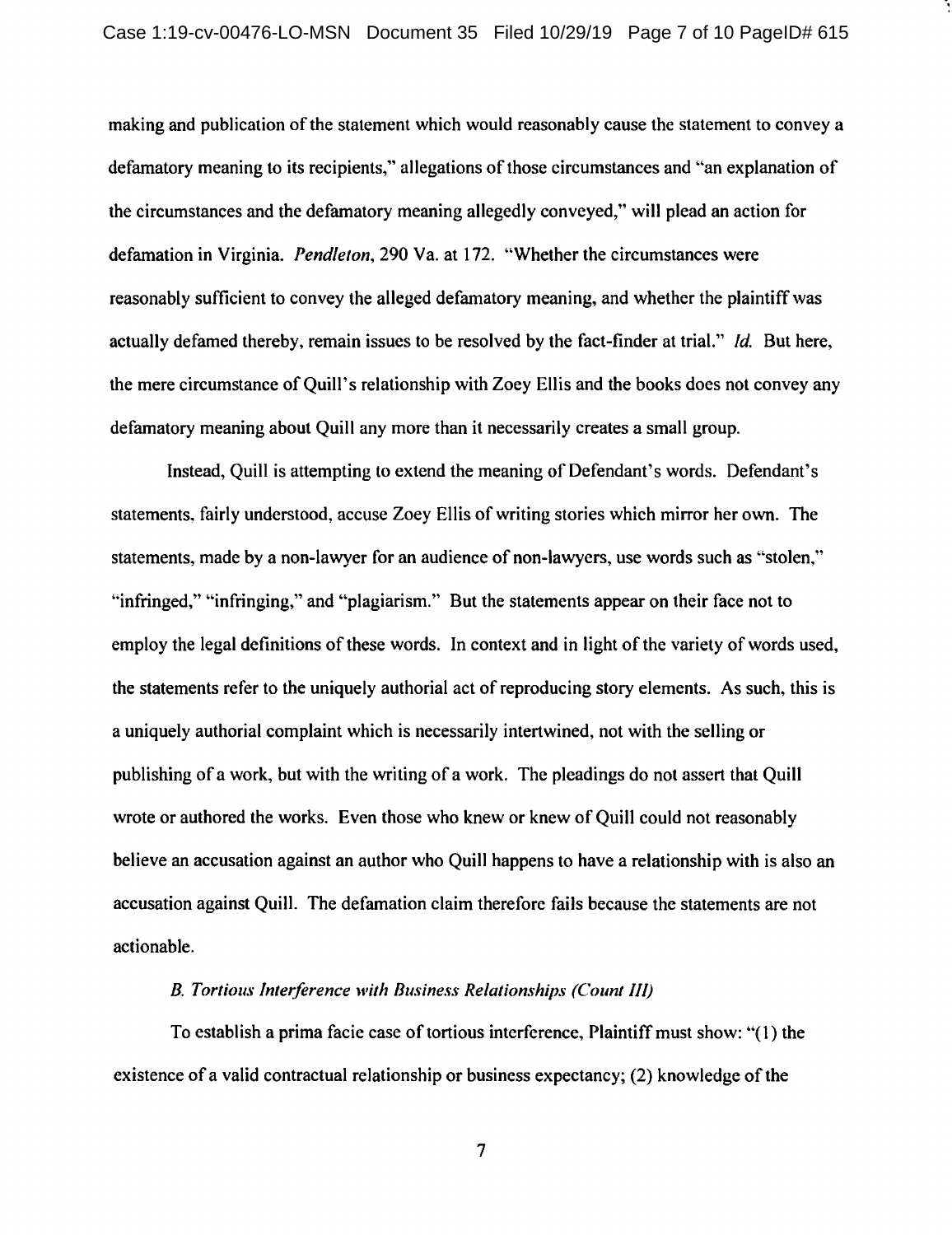relationship or expectancy on the part of the interferor; (3) intentional interference inducing or causing a breach or termination of the relationship or expectancy; and (4) resultant damage to the party whose relationship or expectancy has been." *Dunlap v. Cottman Transmission Sys., LLC,*  287 Va. 207, 216 (2014). Plaintiffs claim fails here because Quill has failed to plead the third element. an interference.

First, because the defamation claims fail, the assertion that Defendant's "continuing defamation of Ouill" constituted intentional interference also fails. Dkt. 27  $\P$  108, 109.

Second, Quill claims that Defendant's "pending claim of plagiarism" constitutes the requisite interference. Dkt. 33 at 17 (quoting Dkt.  $27 \text{ } \text{T}$ , 75). But the plagiarism claims which Quill complains of can only be read in context to be DMCA takedown notices. *See* Dkt. 27  $\P$ 73-74,76-77 (discussing DMCA "take-down notices," "countemotices," and their impact on Quill). To the extent Quill's plagiarism claims refer to the DMCA takedown notices as pending plagiarism claims, this Court's past Order established that the DMCA preempts the state claim.

Finally, to the extent that Quill alleges "'vendors have indicated that they cannot proceed with planned sales of Quill's books while there is a pending claim Quill is a plagiarist," Dkt. 33 at 17, Quill has failed to plead facts supporting the existence of any claim that Quill, as opposed to Zoey Ellis, is a plagiarist. "Factual allegations must be enough to raise a right to relief above the speculative level," and mere labels, conclusions, and formulaic recitations of elements are insufficient. *Bel/ All. Corp. v. Twombly,* 550 U.S. 544, 555 (2007).

#### C. Statutory Conspiracy (Count IV)

To establish a statutory claim for conspiracy under Va. Code  $\S$  18.2-499, a plaintiff must show: (I) a combination of at least two persons; (2) had the purpose of willfully and maliciously injuring the plaintiff in reputation, trade, or business; and (3) resulted in damage to the plaintiff.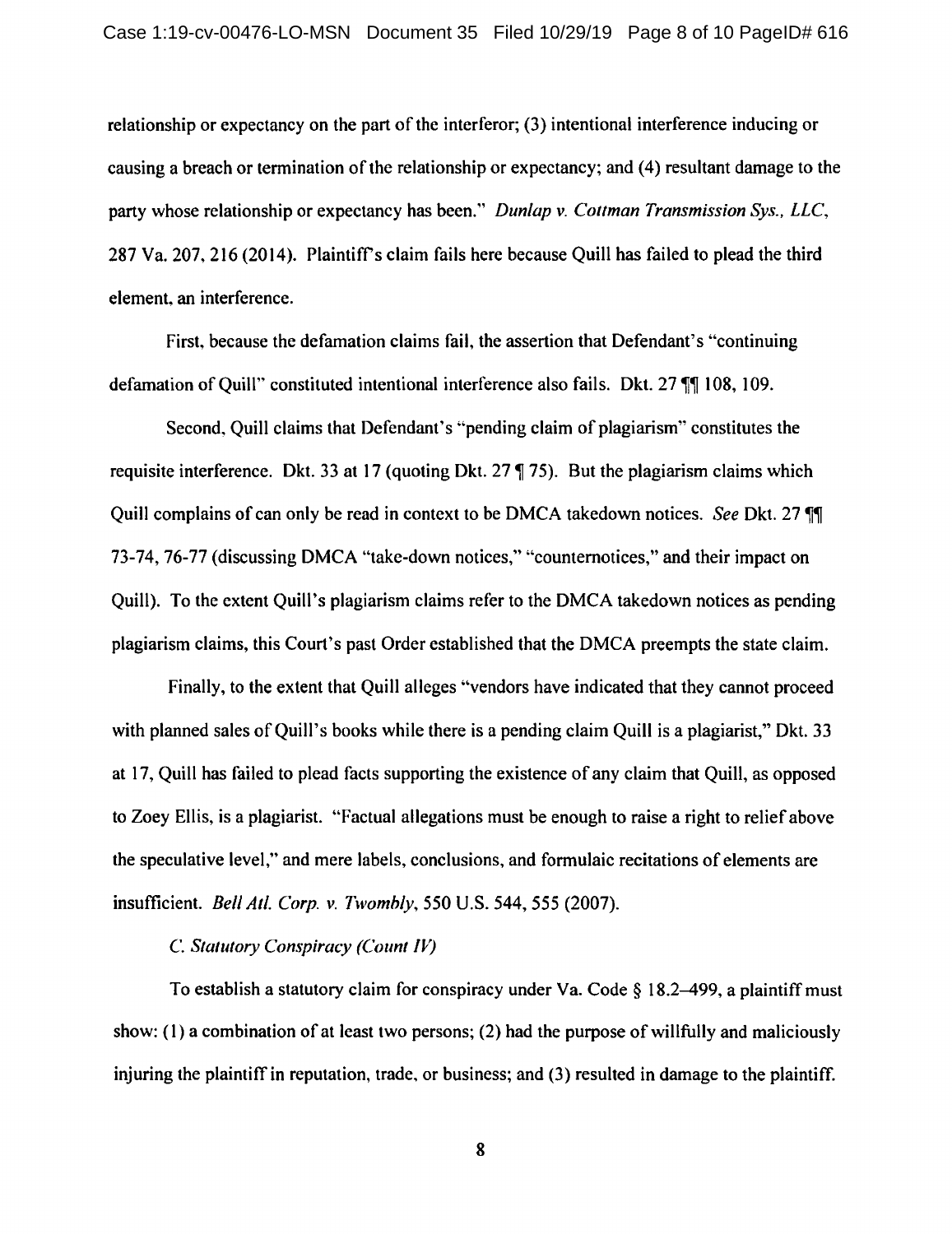*CVLR Performance Horses, Inc. v. Wynne,* 977 F. Supp. 2d 598,604 (W.D. Va. 2013) (quoting *Simmons v. Miller,* 261 Va. 561,578,544 S.E.2d 666,677 (2001)). Further, "[t]he plaintiffmust prove that the conspirators acted with legal malice, that is, acted intentionally, purposefully, and without legal justification." *Id.* And further still, because "[t]he conspiracy itself is not actionable," the conspiracy is not actionable "until the plaintiff suffers an injury sufficient to give rise to the underlying tort claim. And to prove such an injury, a plaintiff necessarily is required to prove every element of the underlying tort." *L-3 Commc'ns Corp. v. Serco, Inc.,* 926 F.3d 85, 93 (4th Cir. 2019) (internal citations omitted).

The first element, the combination of persons, requires more than one person to constitute a conspiracy. Va. Code§ 18.2-499. A principal and agent cannot satisfy this element. *See Schlegel v. Bank of Am., N.A.,* 505 F. Supp. 2d 321, 326 n. 5 (W.O. Va. 2007). The extent to which Defendant and Blushing were and acted as a combination of persons or were in an agency relationship depends upon their contract. Since that is a factual question, contrary to Defendant's argument, Quill has shown this first element.

Even so, and as Plaintiff acknowledges, there can be no conspiracy to do a lawful act. In Virginia, "actions for common law civil conspiracy and statutory business conspiracy lie only if a plaintiff sustains damages as a result of an act that is itself wrongful or tortious." *Dunlap v. Collman Transmission Sys .. LLC,* 287 Va. 207,215 (2014). Thus, Plaintiff's Count IV "is viable only to the extent the independent defamation claim [or the tortious interference claim] remain[) viable." Dkt. 33 at 18. Because neither of those claims have been sufficiently pleaded, Plaintiff has failed to state a claim.

#### IV. **Conclusion**

For the reasons stated above, Defendant's Motion to Dismiss, Dkt. 28, is **GRANTED.**